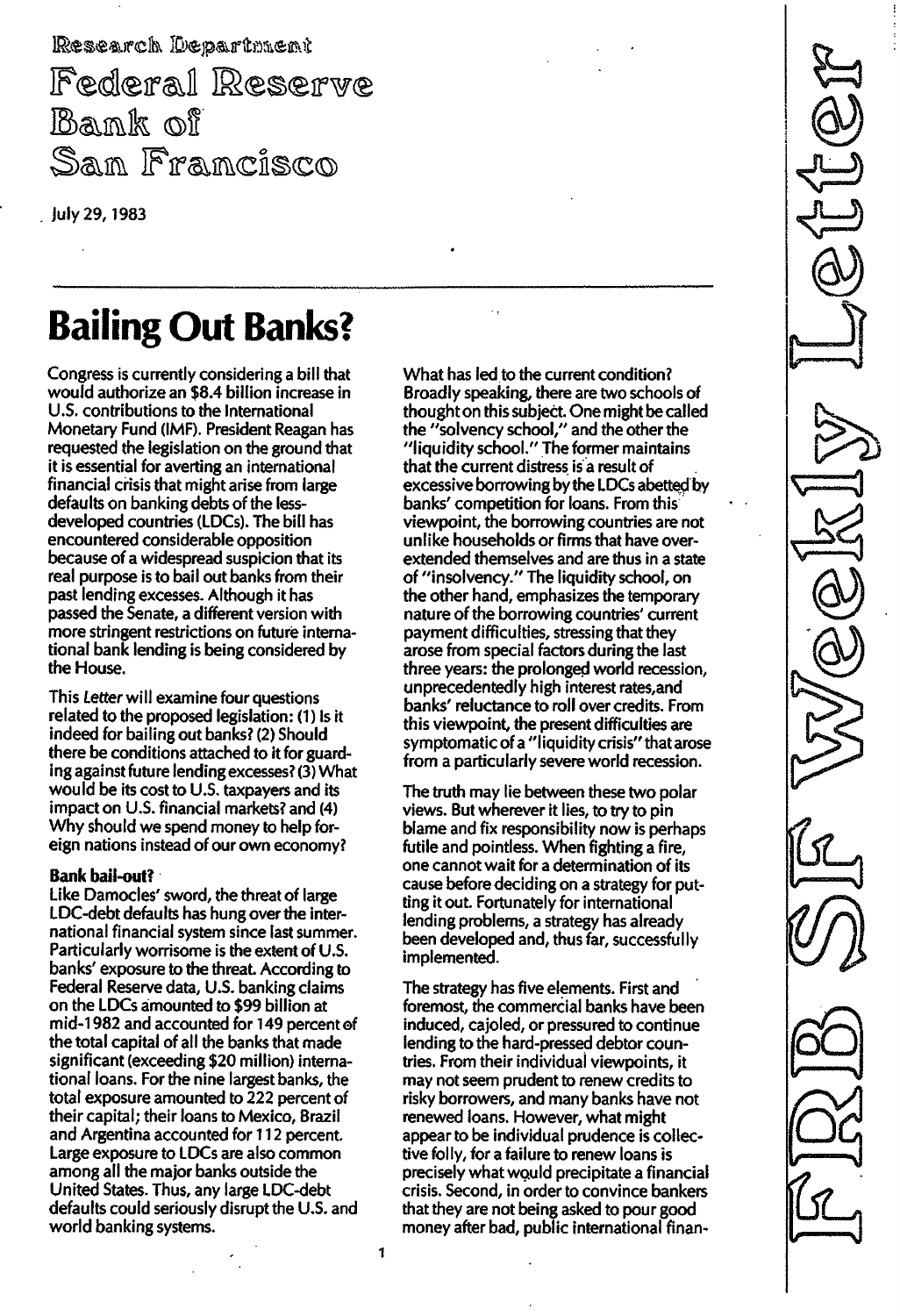Research Department

# Federal Reserve Bank of San Francisco

Opinions expressed in this newsletter do not necessarily reflect the views of the management of the Federal Reserve Bank of San Francisco. or of the Board of Governors of the Federal Reserve Svstem.

cial agencies, such as the IMF, must take up the slack in financing. To do the job, the IMF musthave sufficient resources. The Administration's request is but the  $U.S.$  share in a proposed \$43 billion increase in IMF resources.

Third, as a part of IMF loan conditions, the debtor countries must adopt and carry out adjustment programs designed to reduce their payments deficits. Fourth, since the IMF loan packages take time to negotiate, national governments and the Bank for International Settlements have provided large emergency credits to debtor nations to tide them over in the interim. Fifth, because ultimately the debtor nations' abilities to pay depend on a worldwide economic recovery, the industrial nations have agreed to pursue economic policies that promote a strong and sustainable recovery.

Thus, the proposed bill for authorizing an increase in IMF resources is not a bail-out of banks-the banks are being asked to continue lending-but an essential element in the current strategy for safeguarding the soundness of the international financial system. As the world learned from the experience of the 1 930s, a collapse of the world financial system would have disastrous effects on the world economy, including our own.

#### Restrictions on future lending?

Under public pressure, Congress is attaching conditions to the proposed bill intended to avert future recurrences of "excessive" lending. The version that has passed the Senate is less stringent than that being considered by the House. The latter requires, among other provisions, that banks set aside loan-loss reserves on foreign lending in anticipation of potential repayment difficulties. The total effect of the proposed restrictions would be to make it more costly and cumbersome for banks to make foreign loans.

These proposed restrictions stem from a valid concern over the riskiness of foreign lending. In addition to credit risk, foreign lending entails a "country risk" in that an ordinarily sound loan may turn sour because of unforeseen balance-of-payrnents difficulties or political upheavals in the borrowing country. This concern justifies extra caution in assessing foreign lending risks, but it does not warrant governrnent restrictions on foreign lending. After all, risk-taking is the essence of the free-enterprise system, and it is doubtful that the system would be well served by legislation that lirnits risk-taking. Furthermore, there is little evidence that government agencies are any wiser than market participants in assessing risk.

Another legitimate concern is the long run advisability of relying on banks to finance world payment imbalances, thereby incurring the risk of recurrent crises in the international financial system. However, this is a long-run problem. Until a safer avenue is found, there is no alternative but to follow the same road and deal with crises as they arise. In the rneantime, the current strategy calls for banks not to reduce lending to the hard-pressed debtor nations. To restrict foreign lending at this juncture would be like cutting the water supply to fire fighters in the midst of a dangerous conflagration.

#### Budget cost and market impact

The fund request comes at a time when Congress is under pressure to trim government spending to reduce the budget deficit. Would approval of the \$8.4 billion bill not increase the budget deficit?

Surprisingly, the answer is no. What happens after the bill is passed is that the Treasury would extend a standby credit to the  $IMF$ ; no funds would need to be made available until actual drawings occur. Upon a drawing, the Treasury would raise funds from the market by issuing securities. The fund transfer to the IMF would be a budget outlay, but unlike other budget outlays, it would be balanced by an increase of the same amount in the Treasury's reserve position at the  $IMF.$ This reserve is an international liquid asset available to the United States to draw upon, without interest and without strings

2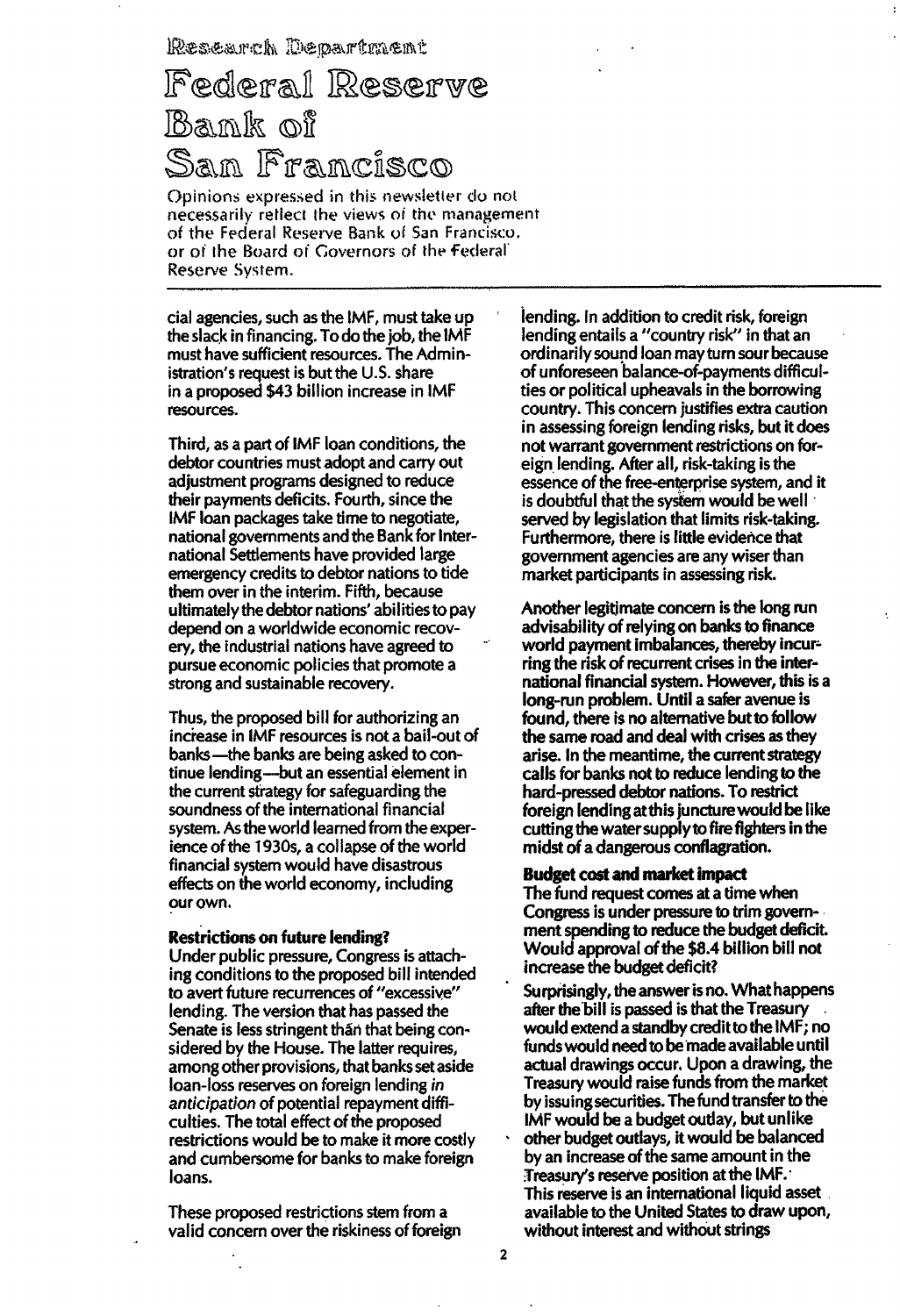attached, to finance U.S. payments deficits. In fact, over the past 19 years, the United States has drawn on the IMF some 24 times and, with a cumulative total drawing of \$6.5 billion, is the second largest user (after the United Kingdom) of IMF funds. Thus, borrowing from the market and transferring the proceeds to the IMF is not unlike a household borrowing from an uncle and placing the funds in a bank account. In no sense can it be interpreted as resulting in an increase in the budget deficit -- either for a household or for government.

Some might argue that even though the analysis may be valid in budget accounting, it nevertheless makes little economic sense because the fund transfer implies that purchasing power would be taken from the market and transferred to the debtor nations through the IMF. This action presumably would "crowd out" other market borrowers just as other types of Treasury borrowing for financing government spending would do.

This argument, though seemingly persuasive, fails to carry the analysis through to the end. Itcan be shown that, unlike other types of budget outlays, fund transfers through the IMF to the debtor nations would raise U.S. interest rates and crowd out U.S. domestic spending only under certain circumstances. There are only two types of cases to consider: one may be called "pure financial transfers" and the other, "real transfers." The former arises if the debtor nations used IMF funds to repay U.S. banks, thus restoring the funds to the U. S. financial market. If the repayment were made to non-U. S. banks, the same would result if the latter invested <sup>&</sup>lt; the funds by purchasing U.S. securities. In either case, there would be no effect on U.S. interest rates, no crowding-out, and zero impact on the real economy.

Real transfers would arise only if the debtor nations used the funds to increase their net imports from the United States and not to repay debts, or to repay debts to non-U.s. banks and the latter transferred the funds to bank customers for them to purchase goods and services in the United States. In either case, the funds would not be restored to the U.S. financial market, U.S. interest rates would rise, and some U.S. expenditures would be crowded out. Indeed, the rise in interest rates would be the market mechanism for making the resource transfers to foreign nations.

In short, the Treasury financing would result in a rise in U.S. interest rates only if the funds were used to finance a rise in U.S. exports. Since under the present circumstances the IMF loans would be used almost entirely for helping the LDCs repay their existing debts (nearly 40 percent of which is owed to U.S. banks), any "real transfer" effect would likely be small relative to the total size of the U.S. financial market of more than \$400 billion net borrowing a year by domestic non-financial sectors.

#### Foreign aid?

Lastly, the question of whether the proposed bill aids foreign nations or ourselves can be answered quite simply: it aids both. As stated, the proposed bill is an essential element in the existing strategy to ensure the stability of the world financial system, one in which the U.S. national interest is clearly at stake.

A concrete case may help illustrate the point. Mexico is our third largest trade partner, after Canada and Japan. In 1982, because of its external debt problem, it cut its imports back drastically. As a result, our exports to Mexico fell by a staggering 60 percent, and our \$4 billion trade surplus with Mexico in 1981 turned into a \$4 billion deficit in 1 982. Based on an estimate that every \$1 billion increase in U.s. exports creates 24,000 new jobs in the U.S. economy, the Mexican debt problem alone appears to have cost the U.S. 200,000 jobs in 1 982. Clearly, in this case, any aid to help Mexico service its external debts will not only help promote, world financial stability, but will also benefit the U.S. economy.

Hang-Sheng Cheng